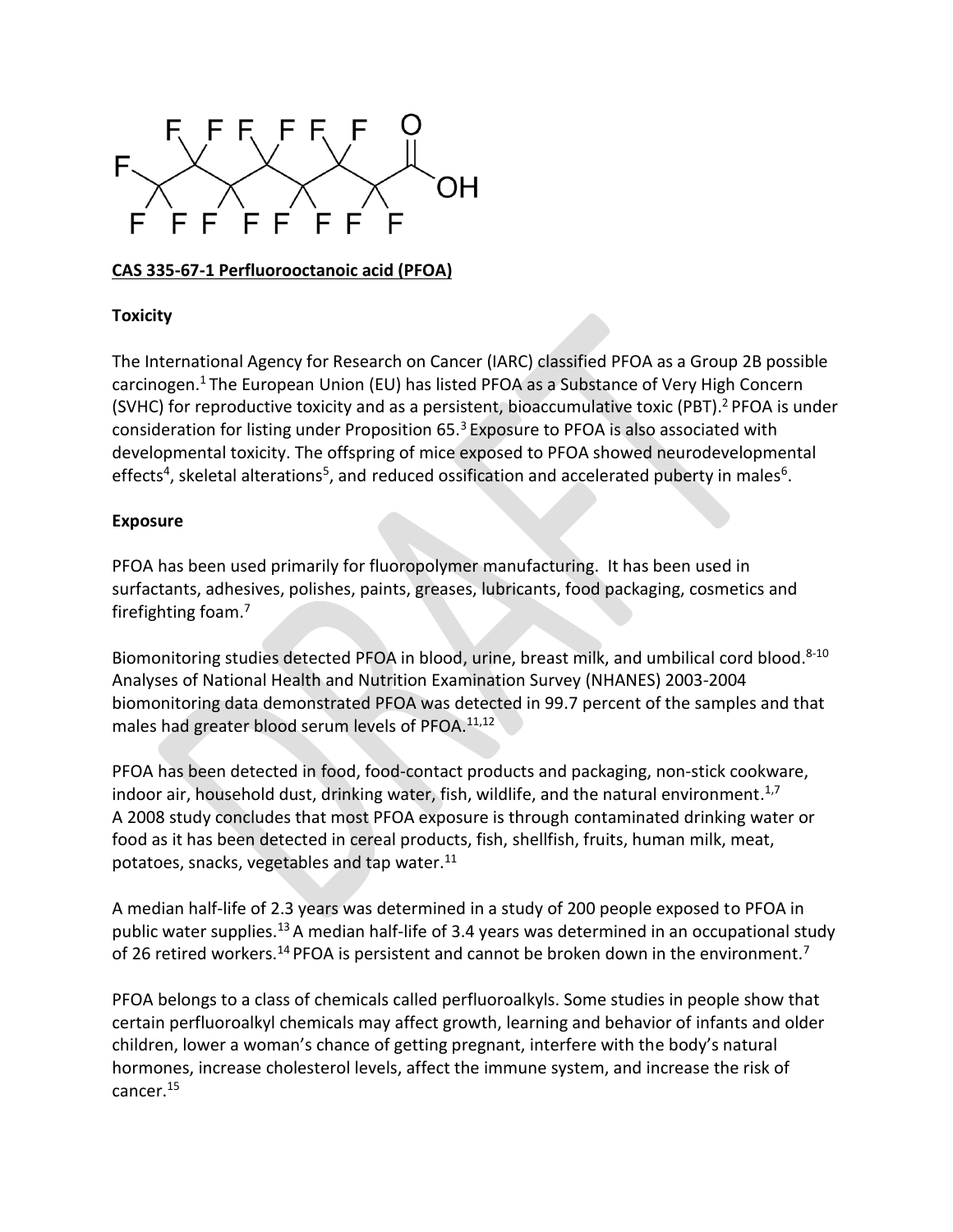## **References**

- 1. International Agency for Research on Cancer (IARC), 2016. *Monograph 110. Carcinogenicity of perfluorooctanoic acid, tetrafluoroethylene, dichloromethane, 1,2-dichloropropane, and 1,3-propane sultone*. World Health Organization (WHO), Lyon, France. Retrieved from [http://monographs.iarc.fr/ENG/Monographs/vol110/index.](http://monographs.iarc.fr/ENG/Monographs/vol110/index)
- 2. ECHA Candidate List of substances of very high concern for Authorisation (SVHC). Retrieved from

[http://echa.europa.eu/candidate-list-table.](http://echa.europa.eu/candidate-list-table)

3. California Environmental Protection Agency, Office of Environmental Health Hazard Assessment (2016). *Notice of intent to list perfluorooctanoic acid (PFOA) and perfluorooctane sulfonate (PFOS)*. U.S. California Environmental Protection Agency. Retrieved from

[https://oehha.ca.gov/proposition-65/crnr/notice-intent-list-perfluorooctanoic-acid-pfoa](https://oehha.ca.gov/proposition-65/crnr/notice-intent-list-perfluorooctanoic-acid-pfoa-and-perfluorooctane-sulfonate)[and-perfluorooctane-sulfonate](https://oehha.ca.gov/proposition-65/crnr/notice-intent-list-perfluorooctanoic-acid-pfoa-and-perfluorooctane-sulfonate)

- 4. Onishchenko, N., et. al., 2011. Prenatal Exposure to PFOS or PFOA Alters Motor Function in Mice in a Sex-Related Manner. Neurotox Res (2011) 19:452–461.
- 5. Koskela, A., et. al., 2016. Effects of developmental exposure to perfluorooctanoic acid (PFOA) on long bone morphology and bone cell differentiation. Toxicology and Applied Pharmacology 301 (2016) 14–21.
- 6. USEPA, 2016. Drinking Water Health Advisory for Perfluorooctanoic Acid (PFOA). 822-R-16- 005. U.S. Environmental Protection Agency Office of Water (4304T) Health and Ecological Criteria Division, Washington, D.C.
- 7. Hazardous Substances Databank (HSDB) (2014). *Perfluorooctanoic acid, (CASRN: 335-67-1).* Bethesda, MD. Retrieved from <https://toxnet.nlm.nih.gov/cgi-bin/sis/search2/f?./temp/~ShxvPm:1>
- 8. Centers for Disease Control and Prevention (CDC) (2015). *Fourth national report on human exposure to environmental chemicals: Updated tables February 2015*. U.S. Department of Health & Human Services. Atlanta, GA. Retrieved from <http://www.cdc.gov/exposurereport/>
- 9. Biomonitoring California. California Environmental Contaminant Biomonitoring Program. USA: Biomonitoring California.
- 10. Health Canada (2013). *Health Canada second report on the human niomonitoring of environmental chemicals in Canada*. Minister of Health, Ottawa, ON (2013). Retrieved from [https://www.canada.ca/content/dam/hc-sc/migration/hc-sc/ewh](https://www.canada.ca/content/dam/hc-sc/migration/hc-sc/ewh-semt/alt_formats/pdf/pubs/contaminants/chms-ecms-cycle2/chms-ecms-cycle2-eng.pdf)[semt/alt\\_formats/pdf/pubs/contaminants/chms-ecms-cycle2/chms-ecms-cycle2-eng.pdf](https://www.canada.ca/content/dam/hc-sc/migration/hc-sc/ewh-semt/alt_formats/pdf/pubs/contaminants/chms-ecms-cycle2/chms-ecms-cycle2-eng.pdf)
- 11. Calafat, A.M., Kuklenyik, Z., Reidy, J.A., Caudill, S.P., Tully, J.S., Needham, L.L. (2007a). Serum concentrations of 11 polyfluoroalkyl compounds in the U.S. population: data from the